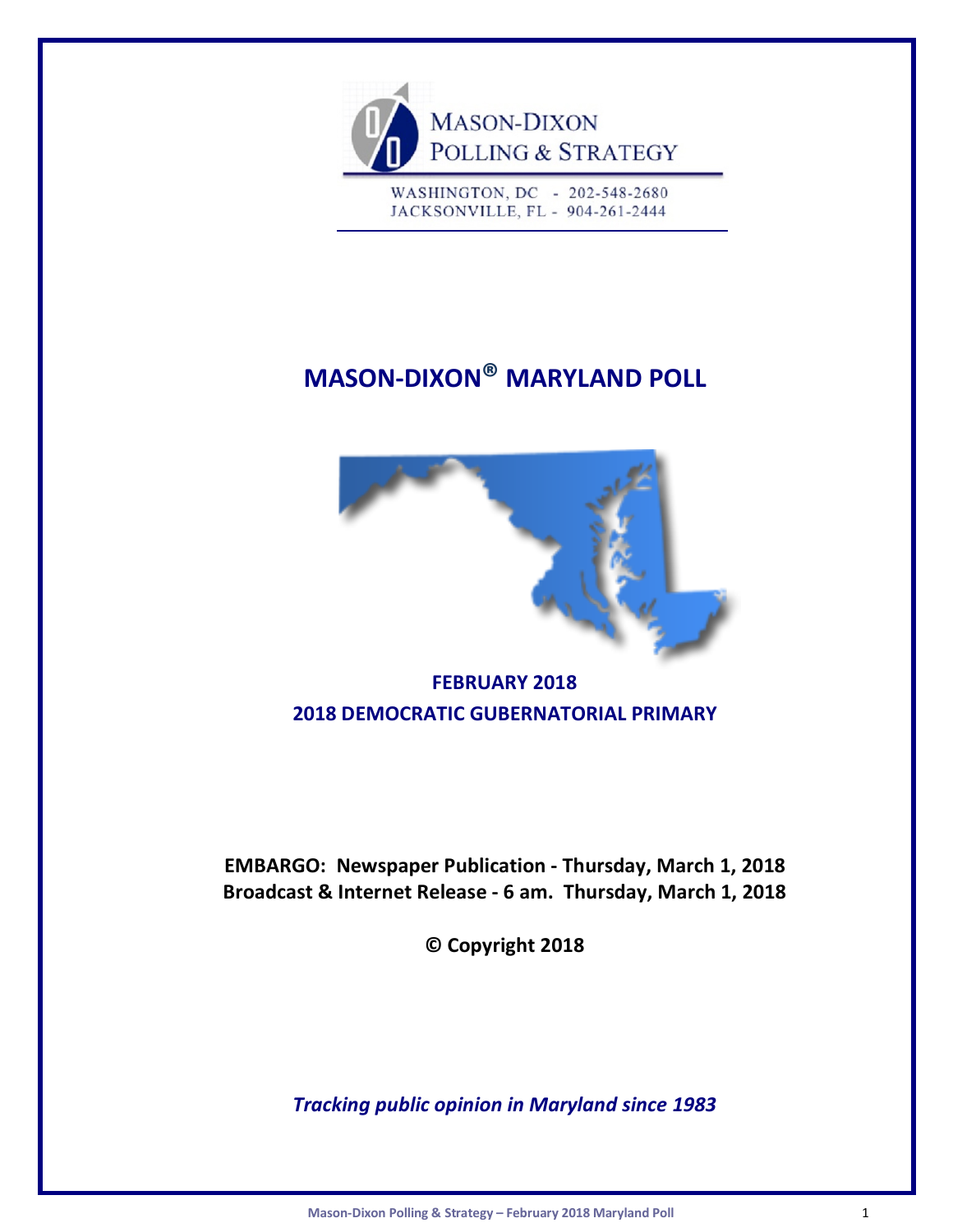# **BAKER STILL TOPS DEMOCRATIC FIELD KAMENETZ & JEALOUS TOP CHALLENGERS**

**Prince George's County Executive Rushern Baker continues to lead the field in the Democratic gubernatorial primary. Baltimore County Executive Kevin Kamenetz and former NAACP president Ben Jealous are the only other candidates currently drawing double-digit support.**



**Voter Preference: 2018 Maryland Democratic Primary** 

**Among likely Democratic primary voters, Baker is supported by 26%, Kamenetz is backed by 15% and Jealous gets 14%, with the remaining candidates – Richard Madaleno (4%), Krishanti Vignarajah (3%), Jim Shea (3%), Alec Ross (2%) and Ralph Jaffe (1%) – all well behind the current leaders. Almost one out of every three likely primary voters (32%) is still undecided.**

**Baker runs strongest among African-Americans (38%) and voters in the Washington Metro area (40%). Kamenetz leads in the Baltimore Metro area (24%), while Jealous has more balanced support – 17% in Baltimore and 12% in Washington. Rural Maryland is totally up for grabs, with 56% of voters on the Eastern Shore and Western Maryland undecided.**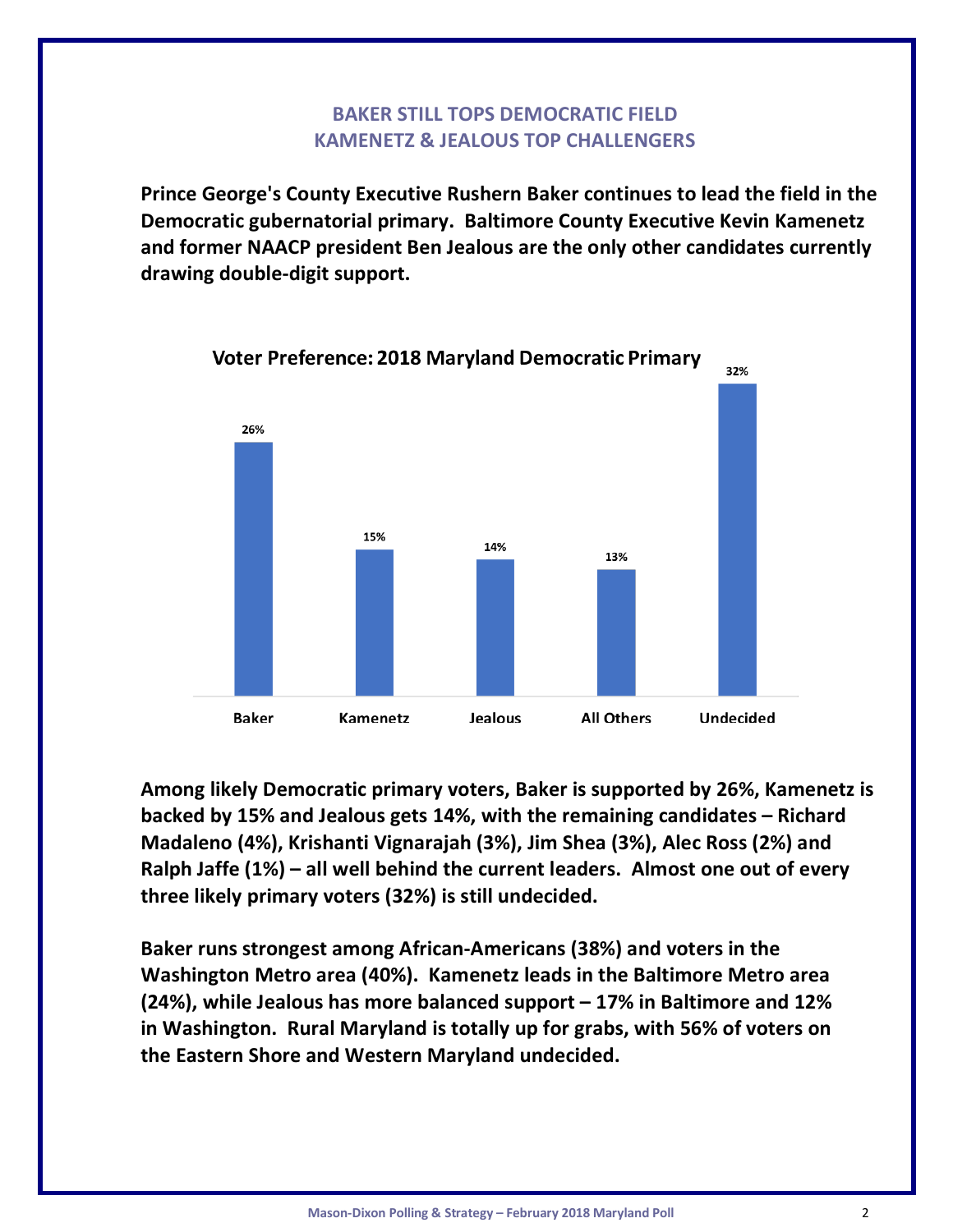# **\*\*\* 500 LIKELY DEMOCRATIC PRIMARY VOTERS \*\*\***

### **STATEWIDE NAME RECOGNITION**

**Do you recognize the name \_\_\_\_\_\_\_\_? (IF YES) Do you have a favorable, unfavorable or neutral opinion of \_\_\_\_\_\_\_\_?**

|                         | <b>RECOGNIZE</b><br><b>FAVORABLE</b> | <b>RECOGNIZE</b><br><b>UNFAVORABLE</b> | <b>RECOGNIZE</b><br><b>NEUTRAL</b> | <b>DON'T</b><br><b>RECOGNIZE</b> |
|-------------------------|--------------------------------------|----------------------------------------|------------------------------------|----------------------------------|
| <b>Rushern Baker</b>    | 34%                                  | 9%                                     | 28%                                | 29%                              |
| <b>Kevin Kamenetz</b>   | 19%                                  | 11%                                    | 29%                                | 41%                              |
| <b>Ben Jealous</b>      | 17%                                  | 6%                                     | 32%                                | 45%                              |
| <b>Richard Madaleno</b> | 12%                                  | 4%                                     | 22%                                | 62%                              |
| Krishanti Vignarajah    | 8%                                   | 3%                                     | 20%                                | 69%                              |
| <b>Jim Shea</b>         | 6%                                   |                                        | 15%                                | 79%                              |
| <b>Alec Ross</b>        | 4%                                   | 1%                                     | 10%                                | 85%                              |
| <b>Ralph Jaffe</b>      | 3%                                   | <b>1%</b>                              | 8%                                 | 88%                              |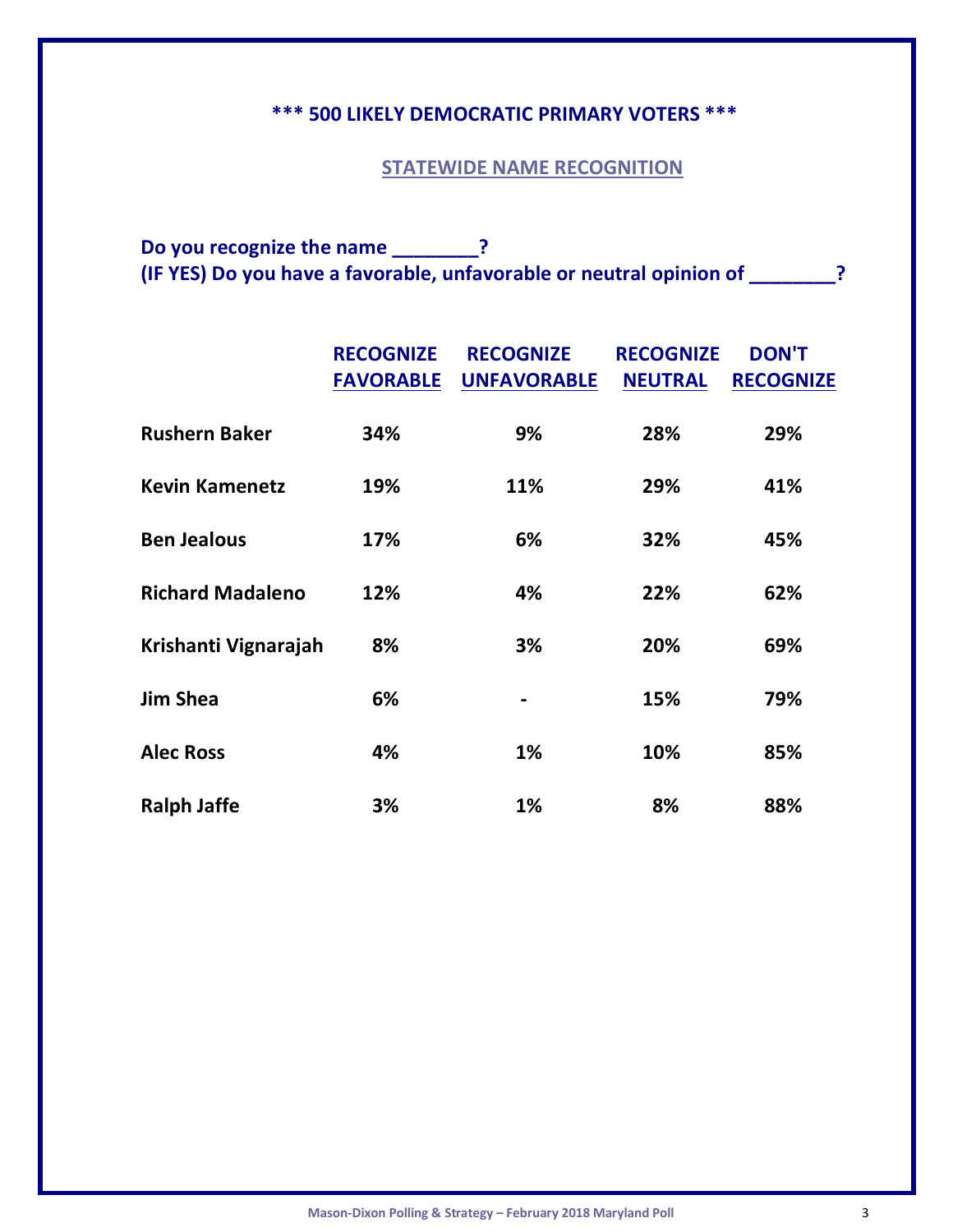# **QUESTION: If the 2018 Democratic primary for governor were held today, which one of the following candidates would get your vote: (ORDER ROTATED)**

|                             | <b>STATE</b> | <b>MEN</b> | <b>WOMEN</b> | <b>WHITE</b> | <b>BLACK</b>   |
|-----------------------------|--------------|------------|--------------|--------------|----------------|
|                             |              |            |              |              |                |
| <b>Rushern Baker</b>        | 26%          | 30%        | 23%          | 20%          | 38%            |
| <b>Kevin Kamenetz</b>       | 15%          | 20%        | 12%          | 19%          | 8%             |
| <b>Ben Jealous</b>          | 14%          | 16%        | 13%          | 10%          | 22%            |
| <b>Richard Madaleno</b>     | 4%           | 5%         | 4%           | 6%           | $\blacksquare$ |
| Krishanti Vignarajah        | 3%           | 3%         | 3%           | 4%           | $\blacksquare$ |
| <b>Jim Shea</b>             | 3%           | 2%         | 3%           | 4%           | 2%             |
| <b>Alec Ross</b>            | 2%           | 2%         | 2%           | 3%           |                |
| <b>Ralph Jaffe</b>          | 1%           | 1%         | 1%           | 1%           | $\blacksquare$ |
| <b>Undecided (NOT READ)</b> | 32%          | 21%        | 39%          | 33%          | 30%            |

 **STATE WASH METRO BALT METRO RURAL MD**

| <b>Rushern Baker</b>        | 26% | 40%            | 17% | 21%                          |
|-----------------------------|-----|----------------|-----|------------------------------|
| <b>Kevin Kamenetz</b>       | 15% | 5%             | 24% | 13%                          |
| <b>Ben Jealous</b>          | 14% | 12%            | 17% | 10%                          |
| <b>Richard Madaleno</b>     | 4%  | 8%             | 2%  | $\blacksquare$               |
| Krishanti Vignarajah        | 3%  | 4%             | 3%  | $\overline{\phantom{0}}$     |
| <b>Jim Shea</b>             | 3%  |                | 6%  | $\qquad \qquad \blacksquare$ |
| <b>Alec Ross</b>            | 2%  | 2%             | 2%  | $\overline{\phantom{0}}$     |
| <b>Ralph Jaffe</b>          | 1%  | $\blacksquare$ | 1%  | $\blacksquare$               |
| <b>Undecided (NOT READ)</b> | 32% | 29%            | 28% | 56%                          |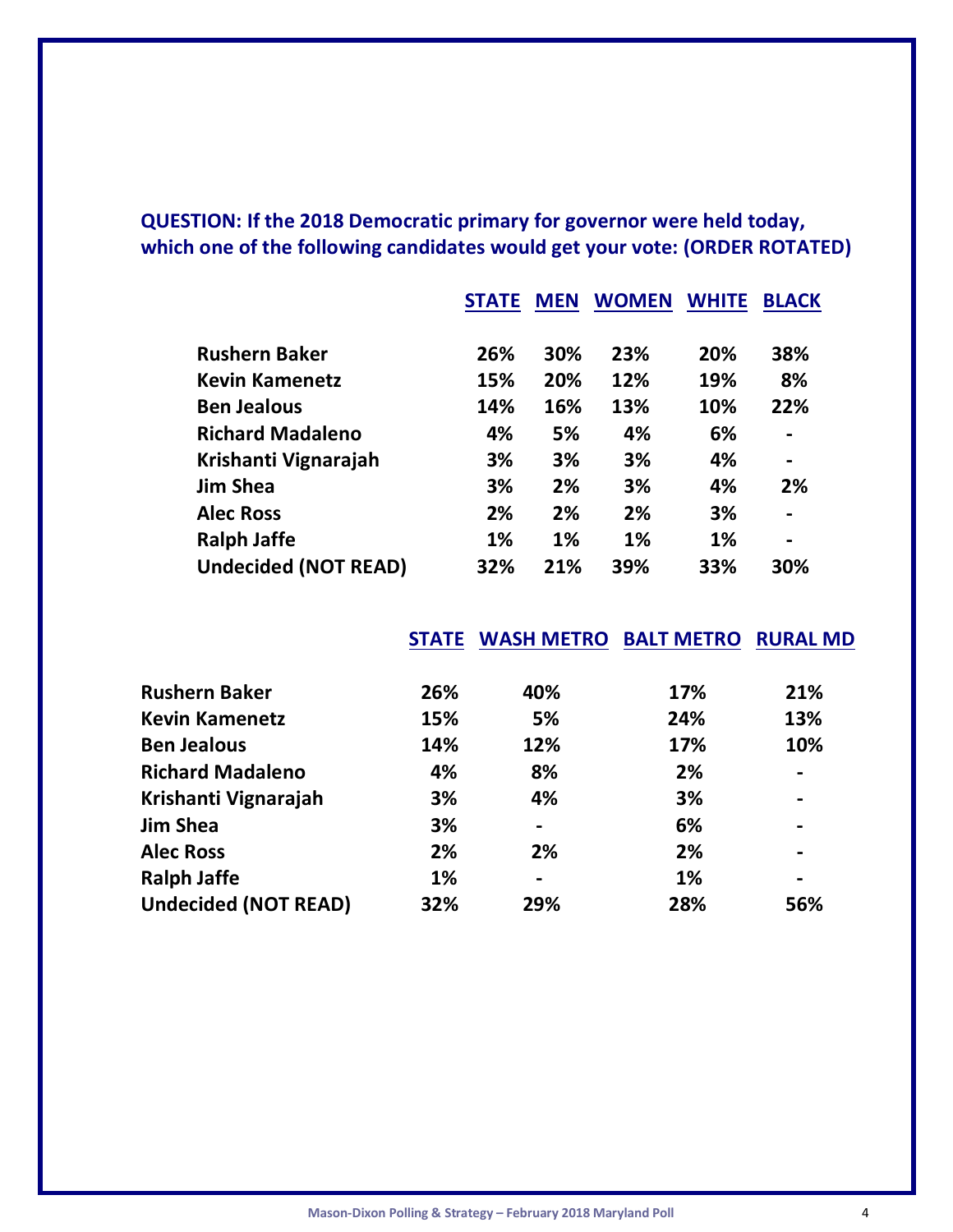#### **HOW THE POLL WAS CONDUCTED**

**This poll was conducted by Mason-Dixon Polling & Strategy, Inc. of Washington, DC from February 20 through February 24, 2018. A total of 500 registered Democratic voters in Maryland were interviewed statewide by telephone. All said they were likely to vote in the June Democratic primary election.**

**Those interviewed were randomly selected from a phone-matched Maryland voter registration list that included both land-line and cell phone numbers. Quotas were assigned to reflect voter turnout by county.**

**The margin for error, according to standards customarily used by statisticians, is no more than ± 4.5 percentage points. This means that there is a 95 percent probability that the "true" figure would fall within that range if all voters were surveyed. The margin for error is higher for any subgroup, such as a gender or age grouping.**